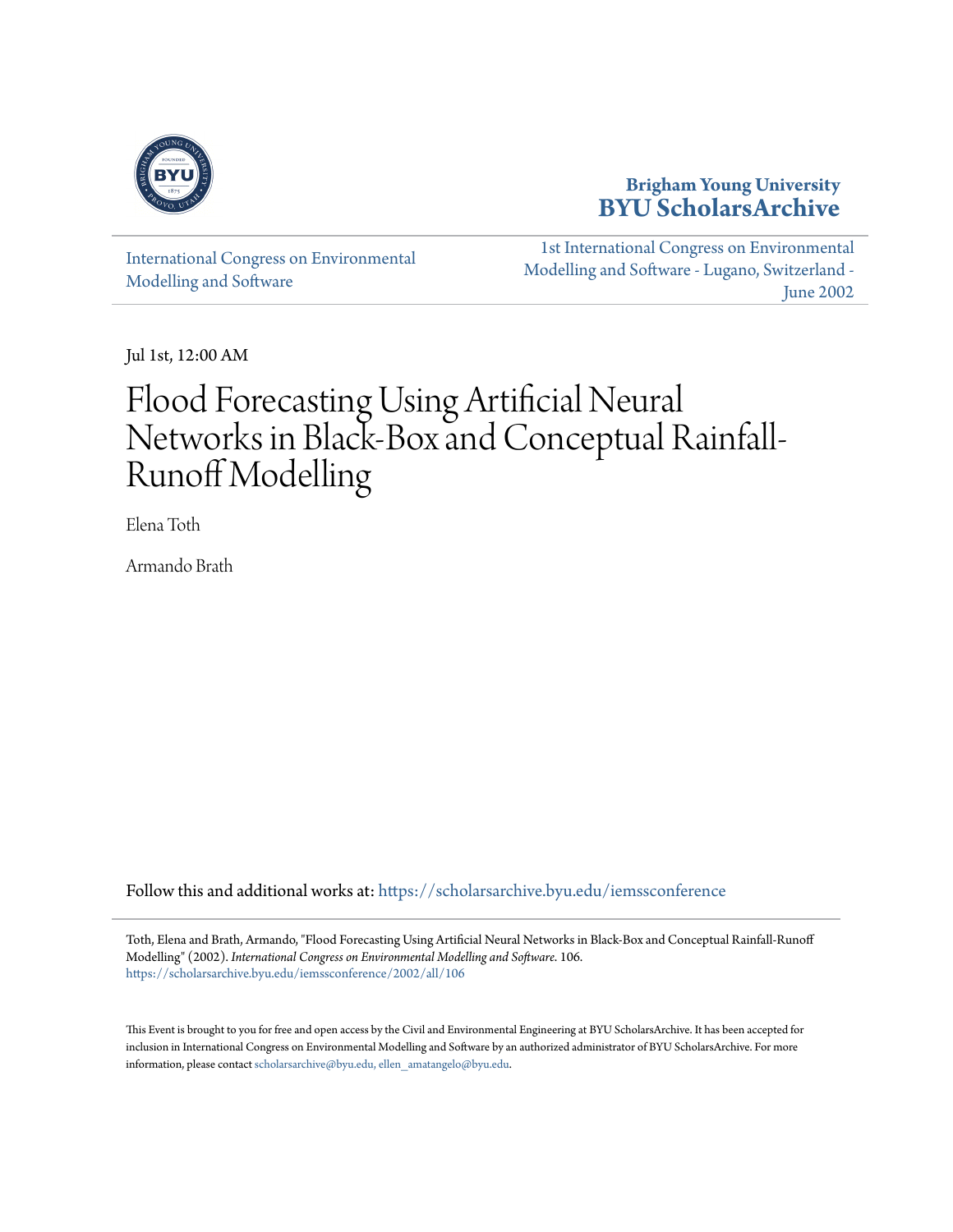# **Flood Forecasting Using Artificial Neural Networks in Black-Box and Conceptual Rainfall-Runoff Modelling**

# **Elena Toth and Armando Brath**

*DISTART, University of Bologna, Italy (elena.toth@mail.ing.unibo.it)* 

**Abstract:** The paper presents a comparison of lumped runoff modelling approaches, aimed at the realtime forecasting of flood events, based on or integrating Artificial Neural Networks (ANNs). ANNs are used in two ways: (a) as black-box type runoff simulation models or (b) for the real-time improvement of the discharge forecasts issued by a conceptual-type rainfall-runoff model. As far as the coupling of ANNs with a conceptual model is concerned, feed forward neural networks are used as univariate time-series analysis techniques both for forecasting the future rainfall values to be provided as input to the hydrological model and for updating the river discharges issued by the model. A real-world case study is developed on the Sieve River basin (Central Italy) and future river flows are first predicted using artificial neural networks as blackbox models, both with the only use of past flow observations and with the addition of exogenous inputs, that is previous rainfall depths. It is then applied the conceptual model and it is assessed the improvement allowed when integrating it with the ANN rainfall prediction and output updating modules. The results show that the ANN black-box model with exogenous input, when trained on a adequately representative data set, gives the best forecasting performances over the validation set. On the other hand, if the training set does not cover all the variety of events present in the validation set, for example if the major events are subtracted, the flood features were found to be better captured by the conceptual model coupled with pre and postprocessing ANN modules, thus demonstrating a greater generalisation ability of such approach.

*Keywords:* Artificial Neural Networks; Flood Forecasting; Conceptual Models; Black-Box Models

# **1. INTRODUCTION**

The mathematical models applied for real-time hydrological forecasting are broadly of two types: black-box and conceptual models.

*Black-box*, or *system-theoretic*, models are stochastically-based and empirical. They are based primarily on observations and seek to characterise system response from those data. A black-box model does not attempt in any way to represent the processes occurring within the catchment, not even in a simplified manner.

In a *conceptual* type model the internal descriptions of the various subprocesses are modelled attempting to represent, in a simplified way, the known physical processes. The input (precipitation values) is partitioned into components that are routed through the subprocesses either to the watershed outlet as streamflow or to the surface and deep storages or to the atmosphere as evapotranspiration. Even if not applying the exact differential laws of conservation, conceptual models attempt to describe large spatial and temporal scale conservation and response laws that are in

accordance with the observed large-scale behaviour of water in hydrologic drainage basins. Conceptual approaches were recognised able to improve the description of the hydrological response of a basin in comparison with black-box modelling and this generally implies a better performance in discharge forecasting (e.g. Brath and Rosso, 1993). In fact black-box models may obtain very good results in modelling events included in the calibration records but they often perform poorly in forecasting under out-of-sample conditions.

In the present work, an investigation of the realtime forecasting ability of a conceptual and of an ANN-based black-box model is presented. Both models are of the lumped type, that is, the watershed is considered as a whole, the input rainfall being the mean areal precipitation over the watershed and the output being the discharge measured at the closure section. The conceptual model is integrated with ANN operating as pre and post-processing modules that allow on one hand to forecast future rainfall values and on the other hand to exploit the measures of actual discharge up to the forecast instant.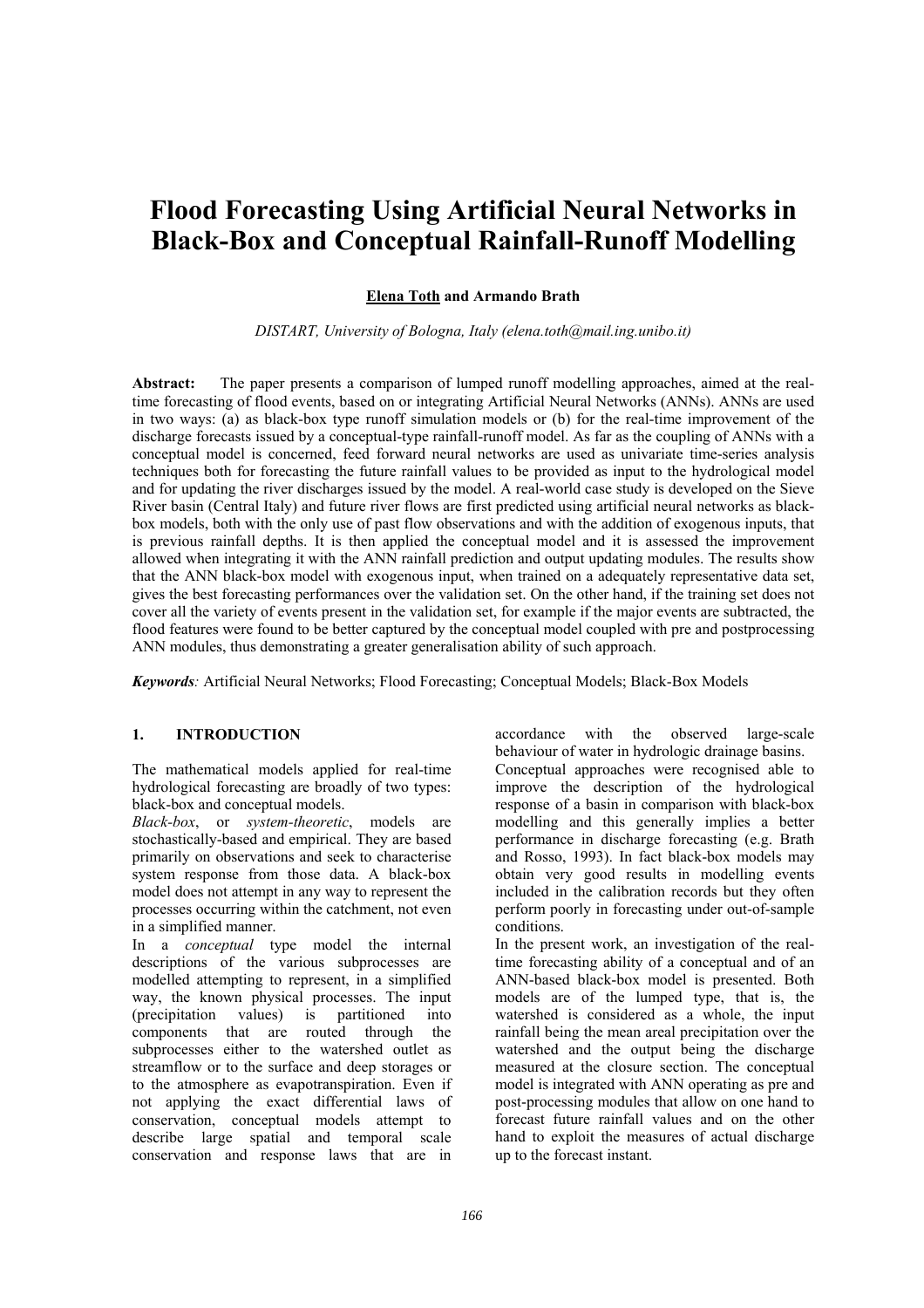Next section introduces the case study and the data set. Section 3 describes the black-box modelling approach, while in section 4 the conceptual rainfall-runoff model and the coupling of ANNs for improving its forecasts are exposed. Section 5 presents the features of the ANNs used in the applications. Sections 6 and 7 illustrate the results of the analysed forecasting approaches and offer the concluding remarks.

# **2. CASE STUDY AND DATA SET**

The study catchment is the Sieve River basin, a tributary of the Arno River in Central Italy, with a drainage area of 830 *km<sup>2</sup>* . The data set consists of five years (1992-1996) of hourly river discharges at the closure section of Fornacina and the spatial average of hourly rainfall depths in 12 gauges.

Given the interest in flood forecasting, the analysis of the river flow simulation was limited, both in calibration and validation phases, to the time intervals belonging to storm events. In the observation period a total of 84 storm events were identified and the corresponding precipitation and discharge observations were collected. The storm events were divided in two sets: a calibration (or *training*) set and a validation set, to test the performances of the calibrated model over out-ofsample occurrences. The calibration set (*training set 1*) contains twice the number of events of the validation set (56 versus 28 events) and the sets were chosen so as to have approximately the same proportion of major and minor events, in terms of flood peaks magnitudes. In order to investigate the influence of the calibration data on the generalisation ability of the trained networks, the ANNs were trained also on a subset (*training set 2*) of the above described set (*training set 1*), obtained setting aside the events reaching the highest flood peaks, that is the four events whose peaks are greater than 500  $\text{m}^3\text{/s}$ .

In all the forecasting applications to be presented, in correspondence of each forecast instant, that is of each hourly step of the event, a discharge prediction is issued for the following 1 to 6 hours, based on the information available up to the forecast instant.

# **3. BLACK-BOX MODELLING**

The most widely diffused application of ANN for flood forecasting is their use as a black-box hydrologic model, at time scales ranging from one year to one day.

Several studies have been dedicated to the prediction of river flows with no exogenous inputs, that is with the only use of past flow observations (e.g. Karunanithi et al, 1994; Atiya et

al. 1999). The ANNs are used as univariate time series analysis techniques, forecasting the future discharge (output) on the basis of the last observed values (input).

But the large majority of hydrologic ANN applications consists in the prediction of future flows with exogenous input, that is, based on the knowledge of previous rainfall depths (and, rarely, other meteorological variables) along with past observed flows. The appeal of the use of ANNs as black-box rainfall-runoff models lies mainly in their capability to reproduce the highly non-linear nature of the physical phenomena dominating the rainfall-runoff transformation and encouraging results have been obtained in literature on both real and synthetic hydrologic data (among the others: Lorrai and Sechi, 1995; Campolo et al., 1999).

In a rainfall-runoff application, where the rainfall represents the exogenous input, in correspondence of each forecast instant the input consists of rainfall depths observed over a past time interval. In addition, the last observed discharges are generally included as inputs. In fact, the response time of the river depends on the state of saturation of the basin, which is a function of the rainfall history in the period preceding the flood event. If the model is not run in a continuous way, where the state of the catchment is represented by the moisture contents in the various stores, the only information available on the conditions of the basin before the current storm, and therefore on the capability of the system to respond to rainfall perturbation, is the ongoing runoff in the closing section (see Campolo et al., 1999).

In the present work, ANNs are first used without exogenous input, that is without the use of rainfall observations. Only the last measured discharges are provided as input to the networks, analysing the performance of the forecasts provided for the validation sets over the varying lead-times. It may therefore be identified the optimal number of inputs, that is the number of past discharge observations that seem to mainly influence the future occurrences. In the second type of application, the same optimal number of past discharges is given as input to the ANN, along with exogenous inputs, that is past rainfall values, thus testing a rainfall-runoff modelling approach.

# **4. CONCEPTUAL MODELLING**

The deterministic rainfall-runoff transformation was simulated using a conceptual continuous simulation model called ADM (Franchini 1996). The catchment is assumed composed of an infinite number of elementary areas and the proportion of elementary areas that are saturated is described by a distribution function: the total surface runoff is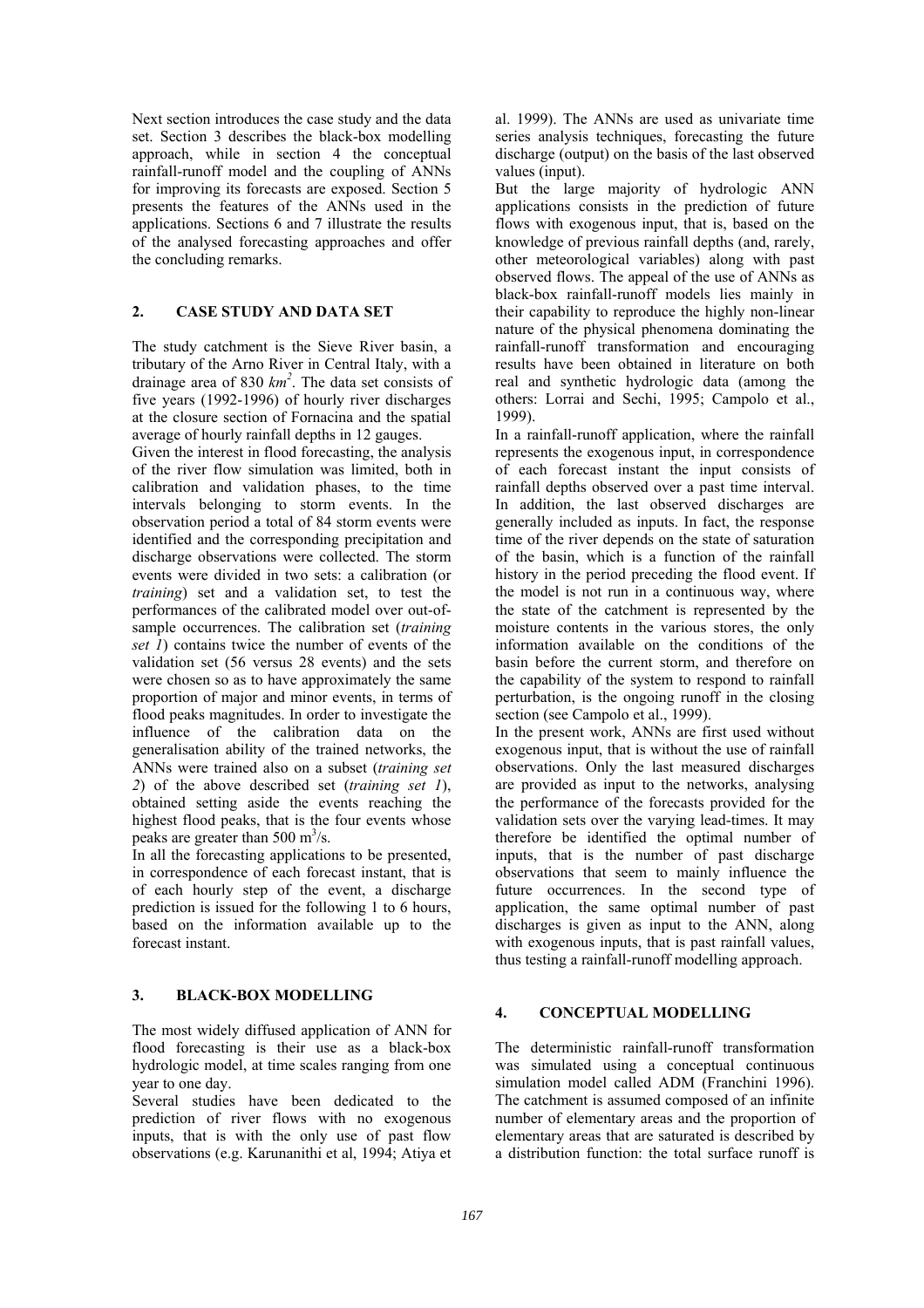the spatial integral of the infinitesimal contribution deriving from the saturated elementary areas. The catchment is divided into two stores: the upper store produces surface and subsurface runoff, having as input precipitation and potential evapotranspiration, while the lower store produces base runoff. A parabolic type transfer of these components takes place first along the hillslopes towards the channel network, then along the channel network towards the basin outlet.

Even if the model is run in correspondence of the flood events, a simulation in continuous during the antecedent period is needed for updating the water contents in the stores, which in this way do not need to be subjectively initialised at the beginning of the storm. In the continuous rainfall-runoff simulation, an estimation of the potential evapotranspiration is needed: in the present case study it is based on hourly temperatures measured in 4 gauges and climatological data. Such temperature data are not used in the black-box approach, since as above said, the initial conditions of the watershed are represented by the last discharge observations.

The 11 parameters of the ADM model were calibrated for the Sieve river basin, on out-ofsample data, with the SCE-UA global optimisation algorithm (Duan et al., 1992).

Two possible ways for improving the real-time discharge forecasts issued by the conceptual model are here presented, both based on the coupling of the model with ANN-based forecasting modules.

# **4.1 Precipitation forecasting**

The black-box model with exogenous input is calibrated on the same type of data that are provided to it when used in a real-time forecasting framework, that is rainfall and discharge values measured up to the forecast instant. In this way, the black-box model may, as long as it transforms the past rainfall in future discharge, somehow compensate for uncertainty sources in the input, first of all the ignorance of future rainfall occurrences. This is particularly easy for ANN models, which are extremely flexible and do not need any a priori identification of the input/output relationship. On the contrary, the conceptual approach, which is deterministic, assumes the knowledge of the future rainfall because it was parameterised on the basis of historical rainfall and runoff contemporary series, thus assuming the knowledge of actual rainfall values.

Being, in a real flood forecasting framework, the future rainfall unknown, the hydrological forecasts of the conceptual model must be based on a prediction of future rainfall, that is performed by an ANN having as input past rainfall observations and as output future rainfall values.

# **4.2 Discharge Updating**

Any rainfall-runoff model discharge forecast, independently of the chosen modelling scheme, is only an approximation of reality, subject to different sources of error. In addition to input uncertainty, the forecasts are subject to uncertainties in both the model structure and in the parameters values.

Such uncertainty results in biased discharge forecasts, as shown by the difference between the simulated hydrograph and the hydrograph that is actually measured up to the time of forecast.

Black models, as above said, take into account the precious information coming from the real-time measurement of the actual discharge preceding the forecast instant. On the contrary, conceptual hydrologic models are generally formulated in a deterministic way, assuming that the input is sufficient to describe the evolution of the system and the measurements of the output (recent river flows) are considered redundant information.

For a more accurate real-time forecasting, it is instead extremely useful to exploit up-to-date observed system outputs in order to minimise the acknowledged errors due to model inadequacies. It was here chosen to update the output of the conceptual model with a postprocessing module, without the need to alter in any way the structure and implementation of the model. The correction consists in the addition to the modelled discharge of a prediction of the future error. Past discharge errors, as soon as they are measured by the telemetering network, are processed by an ANN that issues predictions of the future errors, to be added to the discharge forecasts of the conceptual model.

# **5. ARTIFICIAL NEURAL NETWORKS**

Neural networks distribute computations to processing units called neurons, grouped in layers and densely interconnected. Three different layer types can be distinguished: an *input layer*, connecting the input information to the network (and not carrying out any computation), one or more *hidden layers*, acting as intermediate computational layers, and an *output layer*, producing the final output. In correspondence of a computational node, each one of the entering values is multiplied by a connection *weight*. Such products are then all summed with a neuronspecific parameter, called *bias*, used to scale the sum of products into a useful range. The computational node finally applies an activation function to the above sum producing the node output. Weights and biases are determined by means of a non-linear optimisation procedure (*training*) that aims at minimising a learning function expressing a closeness between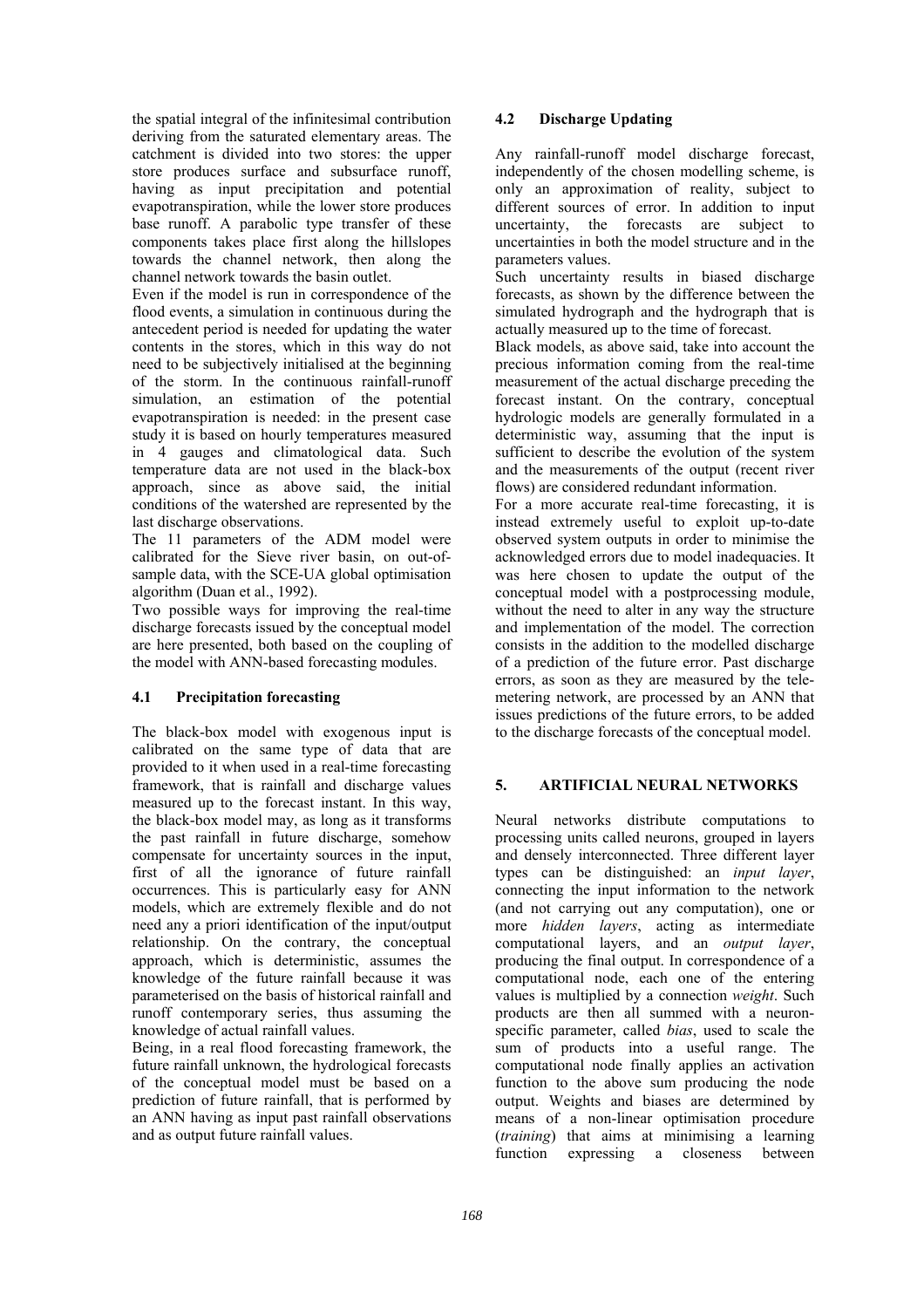observations and ANN outputs, in the present case the mean squared error. A set of observed input and output (called a *target* to be distinguished from the network final output) data pairs, the training data set, is processed repeatedly, changing the parameters until they converge to values such that each input vector produces outputs as close as possible to the desired target vectors.

The following network characteristics were chosen for all the ANN applications described in the following:

• Architecture: multi-layer feedforward networks formed by only one hidden layer;<br>Training algorithm: the

algorithm: the quasi-Newton Levenberg-Marquardt BackPropagation algorithm (Hagan and Menhaj, 1994); the ANNS are trained starting from 10 different initial networks, randomly initialised, of which the best performing on training data is chosen as the *trained network;*

• The training did not consider an *early stopping* approach and only the training set was used for determining weights and biases;

• Activation functions: a tan-sigmoidal unit was chosen for the hidden layer:

$$
f(x) = \frac{2}{(1 + e^{-2x})} - 1,
$$
 (1)

where  $x$  is the input to the node, that is the weighted sum of the outputs from previous nodes and the bias of the node, and  $f(x)$  is the node output. A linear transfer function was instead chosen for the output layer: it was, in fact, preferred to choose an output activation function suited to the original distribution of targets, that in the present case are unbounded, rather than to force the data, with a standardisation or rescaling procedure, to conform to the output activation function;

• Multistep ahead prediction scheme*: direct multioutput* method, each output node representing one time step to be forecasted, so that the forecasts for all the lead-times are issued simultaneously.

The multioutput prediction scheme sets the number of the output nodes equal to the number of the lead-times of the prediction, in the present case equal to 6, having chosen to issue a prediction in correspondence of all the 6 hourly time steps following the forecast instant.

As far as the number of input and hidden nodes is concerned, the investigation of the performances of several combination of input and hidden layers dimensions will be described in the following sections.

# **6. ANALYSIS OF RESULTS**

#### **6.1 Black-box modelling results**

Networks with a varying number of input and hidden nodes were first trained over *training set 1.* Their forecasting ability on the validation events was assessed through the mean of their *Efficiency coefficients, E<sub>L</sub>*, over the six lead times,

mean(
$$
E_L
$$
) = mean $\left[1 - \frac{\sum (Q_{o,t+L} - Q_{f,t+L})^2}{\sum (Q_{o,t+L} - Q_{o,mean})^2}\right]$ , (2)

where  $Q_{f,t+L}$  is the discharge forecast for lead-time *L* issued in the forecast instant *t*,  $Q_{o,t+L}$  is the value of the corresponding observed discharge and *Qo,mean* is the mean of the observed discharges. The summations are extended to all the issued forecasts, that is, to all the forecasts instants *t* belonging to all the validation events.

| a) Without exogenous input |                |                |       |       |       |       |       |       |            |  |
|----------------------------|----------------|----------------|-------|-------|-------|-------|-------|-------|------------|--|
|                            | Lead-time (h)  |                |       |       |       |       |       |       |            |  |
| NI Discharge               | NI Rainfall    | NΗ             |       | 2     | 3     | 4     | 5     | 6     | Mean $E_L$ |  |
| 2                          |                | 6              | 0.982 | 0.932 | 0.857 | 0.774 | 0.693 | 0.615 | 0.809      |  |
| 4                          |                | 4              | 0.978 | 0.934 | 0.864 | 0.783 | 0.702 | 0.622 | 0.814      |  |
| 6                          |                | 9              | 0.976 | 0.932 | 0.861 | 0.778 | 0.695 | 0.615 | 0.810      |  |
| 8                          |                | 6              | 0.976 | 0.933 | 0.862 | 0.779 | 0.696 | 0.616 | 0.810      |  |
| 10                         |                | 6              | 0.976 | 0.930 | 0.859 | 0.779 | 0.697 | 0.618 | 0.810      |  |
| 12                         |                | 4              | 0.973 | 0.929 | 0.857 | 0.773 | 0.690 | 0.610 | 0.805      |  |
| 15                         |                | $\overline{c}$ | 0.957 | 0.908 | 0.831 | 0.742 | 0.656 | 0.576 | 0.778      |  |
| b) With exogenous input    |                |                |       |       |       |       |       |       |            |  |
| 4                          | $\overline{2}$ | 6              | 0.985 | 0.956 | 0.920 | 0.883 | 0.838 | 0.779 | 0.893      |  |
| 4                          | 4              | 4              | 0.986 | 0.958 | 0.929 | 0.894 | 0.847 | 0.785 | 0.900      |  |
| 4                          | 6              | 9              | 0.985 | 0.960 | 0.931 | 0.894 | 0.843 | 0.779 | 0.899      |  |
| 4                          | 8              | 6              | 0.986 | 0.962 | 0.934 | 0.898 | 0.842 | 0.773 | 0.899      |  |
| 4                          | 10             | 6              | 0.984 | 0.959 | 0.930 | 0.889 | 0.831 | 0.765 | 0.893      |  |
| 4                          | 12             | 4              | 0.985 | 0.956 | 0.921 | 0.878 | 0.824 | 0.761 | 0.887      |  |
| 4                          | 15             | $\mathfrak{D}$ | 0.938 | 0.949 | 0.925 | 0.876 | 0.811 | 0.738 | 0.873      |  |

**Table 1**. Efficiency coefficients of the validation forecasts issued by the black-box ANNs with varying numbers of input nodes. For each number of input nodes (*NI*) , only the networks with the number of hidden nodes allowing the highest efficiency are illustrated.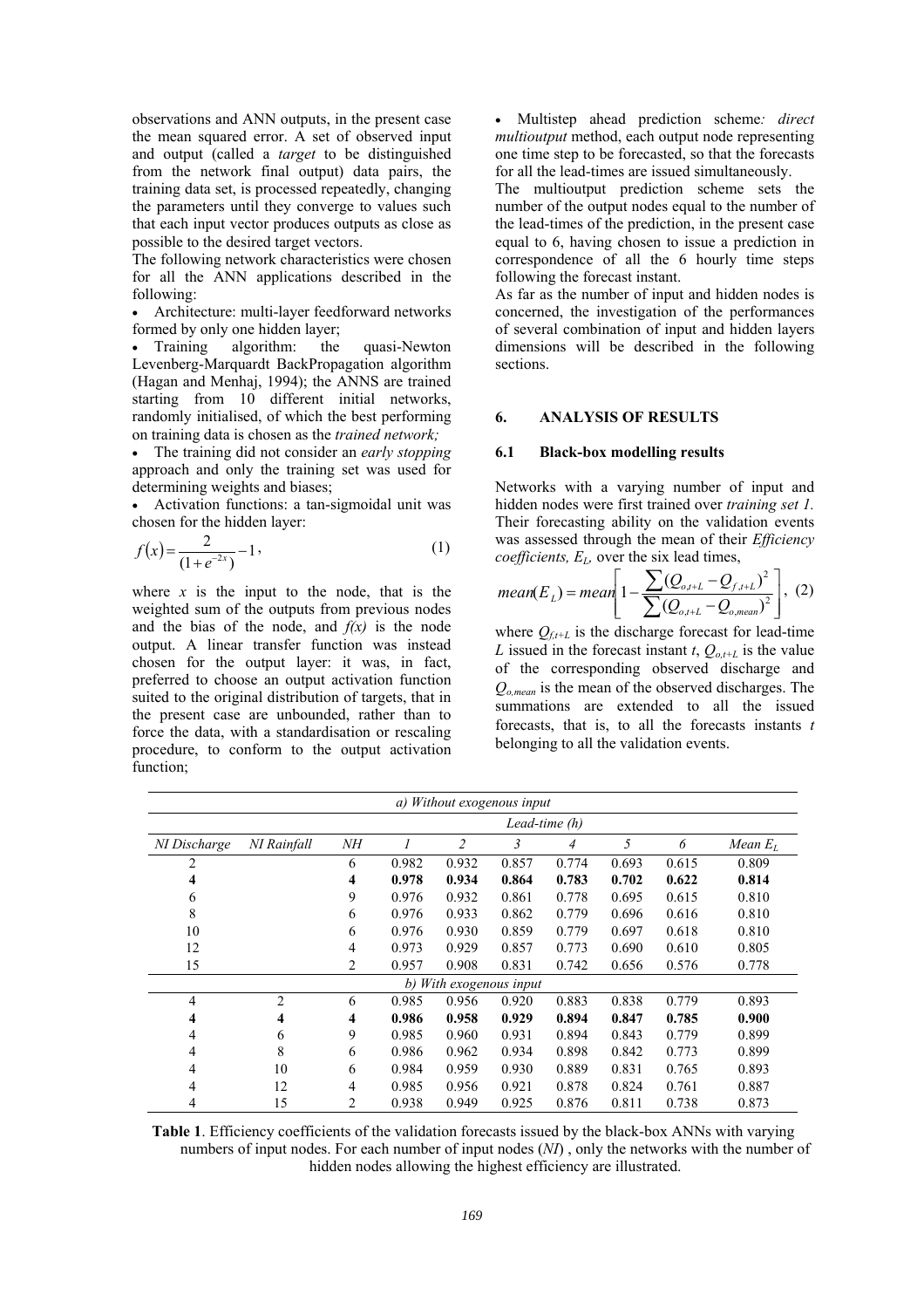#### **6.1.1 Without exogenous input**

The ANNs with no exogenous input are fed only by past discharge values. Each past hourly value preceding the forecast instant corresponds to an input node. The number of such input nodes was varied from 2 to 18, with a number of nodes in the hidden layer, *NH*, ranging from 2 to 24. Table 1a shows that the highest efficiencies for the validation forecasts is obtained with 4 past discharge values (and 4 hidden nodes).

#### **6.1.2 With exogenous input**

The results on the networks with no exogenous input may be used to infer the number of past discharges that have more influence on the future values. The number of past discharge values to be given as input to the networks with exogenous input is thus set equal to 4. In addition, a varying number of past rainfall values (from 2 to 15) is also provided as input, again with *NH* ranging from 2 to 24. The best performance is provided by the network having as input 4 past discharge and 4 past rainfall values and with 4 nodes in the hidden layer. As shown in Table 1b, the improvement allowed by the addition of rainfall values is remarkable, especially for the longest lead-times.

### **6.2 Conceptual modelling results**

As a standard of reference, the conceptual model was first applied without pre or post-processing modules. As a forecasting benchmark, the rainfall following the forecast instant was assumed to be persistent, that is equal to the last observed value for all the six hourly lead-times (*Conceptual A*).

ANN-based rainfall forecasting and discharge updating were first implemented separately.

An ANN module was trained for forecasting future rainfall depths on the basis of the last rainfall values. Rainfall forecasts for lead-times from 1 to 6 hours were issued in correspondence of each hourly time step belonging to all the events in the validation set. The performances of networks with varying number of input (from 2 to 24) and hidden (from 2 to 8) nodes were investigated and classified according to the RMSE (Root Mean Squared Error) of the hourly rainfall forecasts cumulated over the 6 steps ahead as compared to the 6-h cumulated observed rainfall depths. It was thus allowed to identify as the best performing networks for rainfall forecasting those with 12 to 18 input nodes and a small (2 to 4) number of hidden nodes. The predicted rainfall values were then provided to the conceptual model instead of the persistent rainfall values (*Conceptual B*), allowing an improvement (see Table 2a).

As far as the updating technique is concerned, the discharges issued by the conceptual rainfall-runoff model are corrected with the addition of an error value predicted by another univariate ANN, having as input past error values, up to the forecast instant. Networks with a number of input (past errors) ranging from 2 to 24 hours and a number of hidden nodes, *NH*, ranging from 2 to 8 were tested. In a first phase, in order to set apart the influence of input uncertainty, the future rainfall values were assumed to be known, that is the rainfall-runoff model was fed with actually observed future rainfall values. The networks with a medium input layer dimension (between 4 and 12) and a small number of hidden nodes allowed obtaining the highest mean coefficients of efficiency of the updated discharges over the six lead-times. The differences in the mean efficiencies of such networks were modest (around 0.1%), therefore the most parsimonious network was preferred and the ANN with 4 input nodes and 2 hidden nodes was chosen as the optimal configuration.

Following the separate implementation of rainfall forecasting and discharge updating techniques, an integrated flood warning approach was implemented, operating with both the input prediction and the output correction modules.

The second ANN (the one used for discharge updating) was thus re-calibrated on the simulation errors resulting when using as rainfall input to the hydrologic model, along with past observed values, the rainfall predictions issued by the first ANN.

|                   | Mean       | Mean Volume  | Mean Peak    |  |  |  |  |  |  |
|-------------------|------------|--------------|--------------|--|--|--|--|--|--|
|                   | Efficiency | $Error(\% )$ | $Error(\% )$ |  |  |  |  |  |  |
| a) Training set 1 |            |              |              |  |  |  |  |  |  |
| Black-box         | 0.814      | 18.8         | 60.5         |  |  |  |  |  |  |
| $Black-box X$     | 0.900      | 9.3          | 24.4         |  |  |  |  |  |  |
| Conceptual A      | 0.781      | 36.6         | 56.3         |  |  |  |  |  |  |
| Conceptual B      | 0.804      | 34.6         | 37.2         |  |  |  |  |  |  |
| Conceptual C      | 0.883      | 13.1         | 25.7         |  |  |  |  |  |  |
| b) Training set 2 |            |              |              |  |  |  |  |  |  |
| Black-box         | 0.779      | 20.1         | 59.9         |  |  |  |  |  |  |
| $Black-box X$     | 0.827      | 19.0         | 42.2         |  |  |  |  |  |  |
| Conceptual B      | 0.805      | 31.1         | 43.4         |  |  |  |  |  |  |
| Conceptual C      | 0.870      | 18.1         | 33.3         |  |  |  |  |  |  |

Table 2. Mean over the six lead-times of Efficiency, Volume error and Peak error of the forecasts of validation events for: black-box ANN without and with  $(X)$  exogenous input, conceptual model with persistent rainfall and no updating (*Conceptual A*), with ANN-based rainfall and no updating (*Conceptual B*) and with ANN-based rainfall and updating (*Conceptual C*).

Table 2a highlights the improvements of the performances of the fully integrated approach (*Conceptual C*) in comparison with those obtained